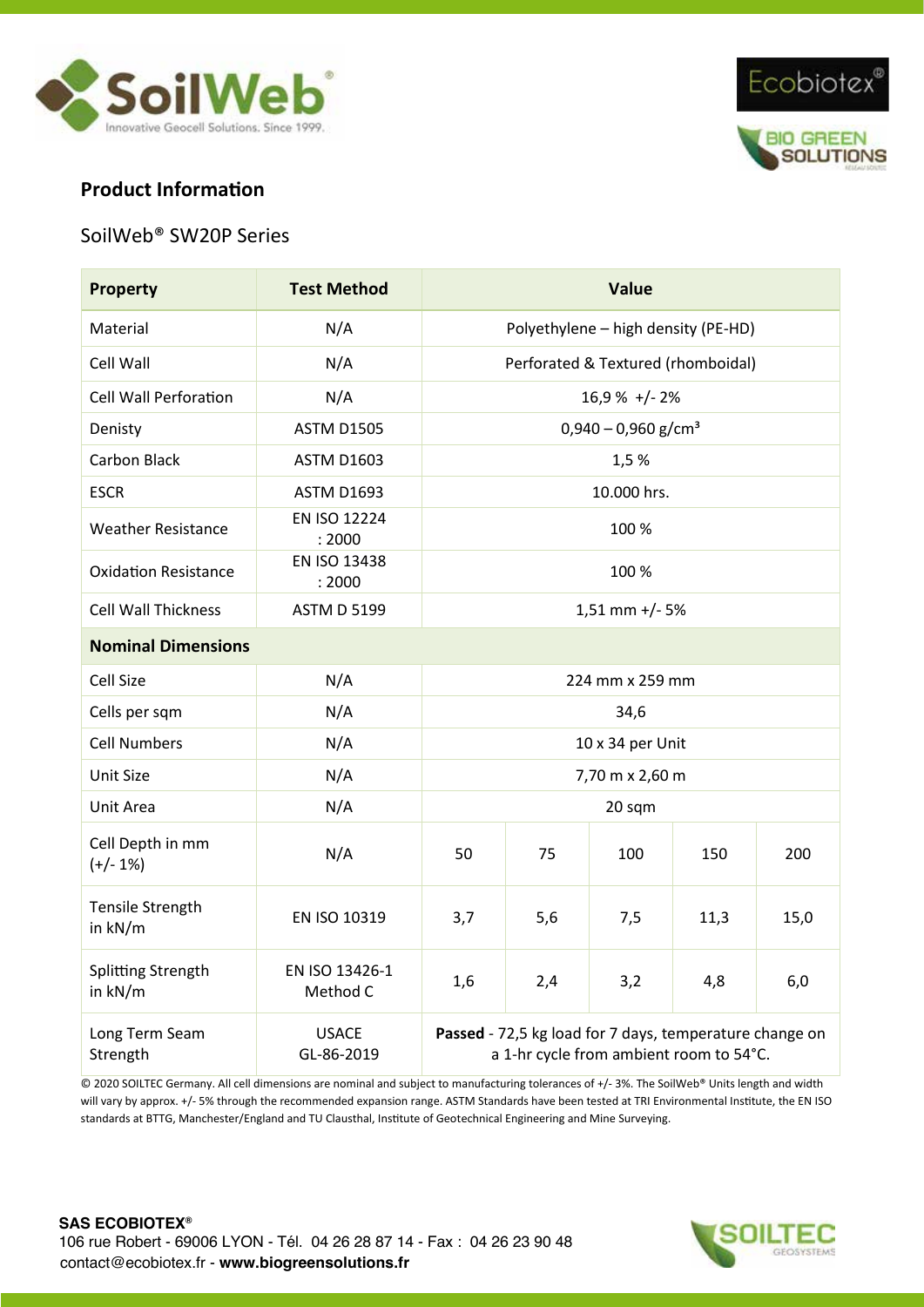



## **Product Information**

# SoilWeb® SW30P Series

| <b>Property</b>                | <b>Test Method</b>         | <b>Value</b>                                                                                       |                 |                 |      |      |  |  |
|--------------------------------|----------------------------|----------------------------------------------------------------------------------------------------|-----------------|-----------------|------|------|--|--|
| Material                       | N/A                        | Polyethylene - high density (PE-HD)                                                                |                 |                 |      |      |  |  |
| Cell Wall                      | N/A                        | Perforated & Textured (rhomboidal)                                                                 |                 |                 |      |      |  |  |
| <b>Cell Wall Perforation</b>   | N/A                        | $16,9%$ +/-2%                                                                                      |                 |                 |      |      |  |  |
| Denisty                        | <b>ASTM D1505</b>          | $0,940 - 0,960$ g/cm <sup>3</sup>                                                                  |                 |                 |      |      |  |  |
| Carbon Black                   | <b>ASTM D1603</b>          | 1,5%                                                                                               |                 |                 |      |      |  |  |
| <b>ESCR</b>                    | <b>ASTM D1693</b>          | 10.000 hrs.                                                                                        |                 |                 |      |      |  |  |
| <b>Weather Resistance</b>      | EN ISO 12224<br>: 2000     | 100 %                                                                                              |                 |                 |      |      |  |  |
| <b>Oxidation Resistance</b>    | EN ISO 13438<br>: 2000     | 100 %                                                                                              |                 |                 |      |      |  |  |
| <b>Cell Wall Thickness</b>     | <b>ASTM D 5199</b>         | $1,51$ mm +/- 5%                                                                                   |                 |                 |      |      |  |  |
| <b>Nominal Dimensions</b>      |                            |                                                                                                    |                 |                 |      |      |  |  |
| <b>Cell Size</b>               | N/A                        | 287 mm x 320 mm                                                                                    |                 |                 |      |      |  |  |
| Cells per sqm                  | N/A                        | 21,7                                                                                               |                 |                 |      |      |  |  |
| Cell Depth in mm<br>$(+/- 1%)$ | N/A                        | 75                                                                                                 | 100             | 150             | 200  | 300  |  |  |
| <b>Cell Numbers</b>            | N/A                        |                                                                                                    | 8 x 34 per unit | 8 x 21 per unit |      |      |  |  |
| <b>Unit Size</b>               | N/A                        |                                                                                                    | 9,70 x 2,60 m   | 6,00 x 2,60 m   |      |      |  |  |
| Unit Area                      | N/A                        |                                                                                                    | 25 sqm          | 15,5 sqm        |      |      |  |  |
| Tensile Strength<br>in kN/m    | EN ISO 10319               | 5,6                                                                                                | 7,5             | 11,3            | 15,0 | 22,7 |  |  |
| Splitting Strength<br>in kN/m  | EN ISO 13426-1<br>Method C | 2,4                                                                                                | 3,2             | 4,8             | 6,0  | 8,3  |  |  |
| Long Term Seam<br>Strength     | <b>USACE</b><br>GL-86-2019 | Passed - 72,5 kg load for 7 days, temperature change on<br>a 1-hr cycle from ambient room to 54°C. |                 |                 |      |      |  |  |

© 2020 SOILTEC Germany. All cell dimensions are nominal and subject to manufacturing tolerances of +/- 3%. The SoilWeb® Units length and width will vary by approx. +/- 5% through the recommended expansion range. ASTM Standards have been tested at TRI Environmental Institute, the EN ISO standards at BTTG, Manchester/England and TU Clausthal, Institute of Geotechnical Engineering and Mine Surveying.